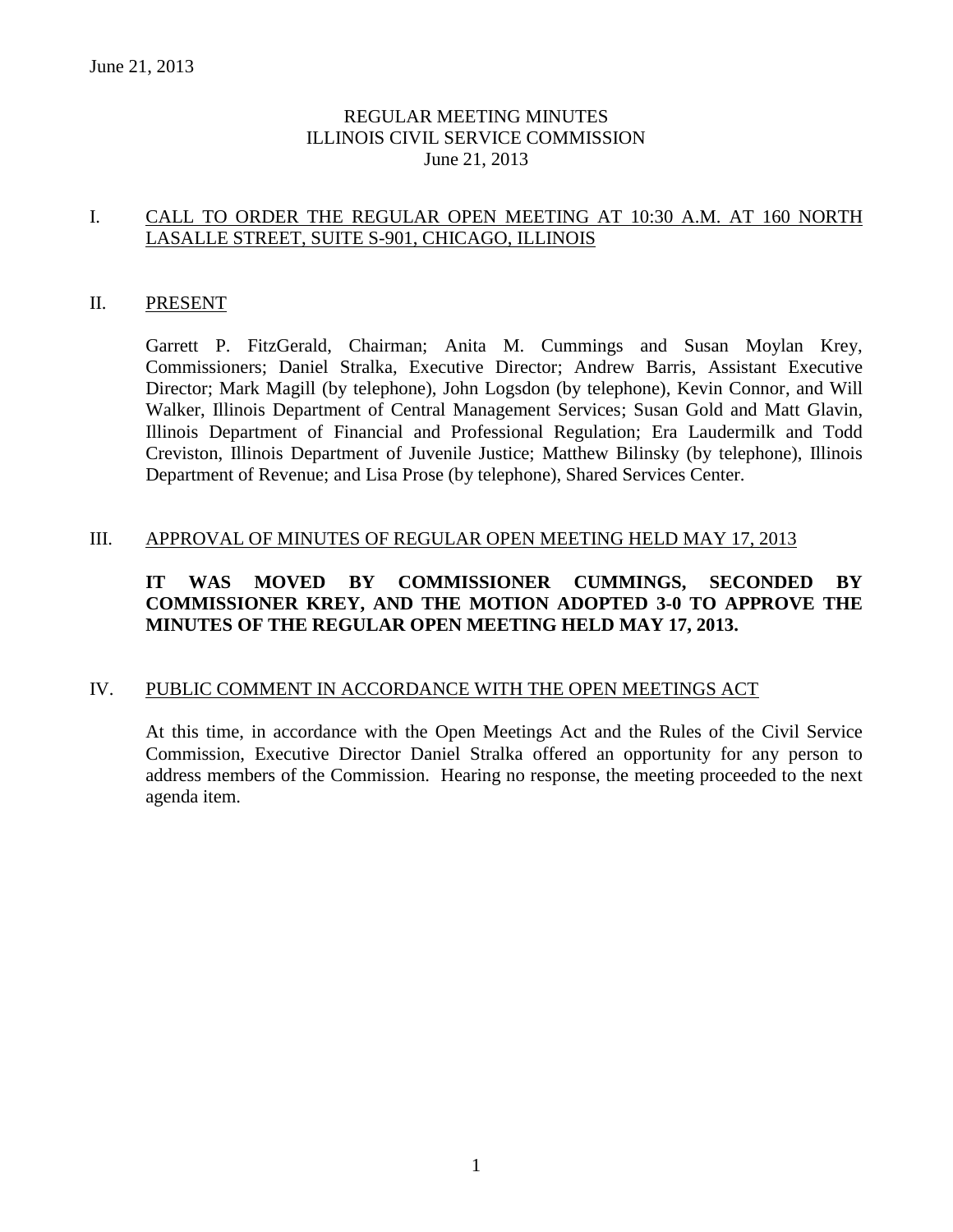#### $V<sub>1</sub>$ EXEMPTIONS UNDER SECTION 4d(3) OF THE PERSONNEL CODE

# A. Report on Exempt Positions from Illinois Dept. of Central Management Services

| Total<br>Number of Exempt |                  |           |
|---------------------------|------------------|-----------|
| <u>Agency</u>             | <b>Employees</b> | Positions |
|                           |                  |           |
|                           |                  |           |
|                           |                  |           |
|                           |                  |           |
|                           |                  |           |
|                           |                  |           |
|                           |                  |           |
|                           |                  |           |
|                           |                  |           |
|                           |                  |           |
|                           |                  |           |
|                           |                  |           |
|                           |                  |           |
|                           |                  |           |
|                           |                  |           |
|                           |                  |           |
|                           |                  |           |
|                           |                  |           |
|                           |                  |           |
|                           |                  |           |
|                           |                  |           |
|                           |                  |           |
|                           |                  |           |
|                           |                  |           |
|                           |                  |           |
|                           |                  |           |
|                           |                  |           |
|                           |                  |           |
|                           |                  |           |
|                           |                  |           |
|                           |                  |           |
|                           |                  |           |
|                           |                  |           |
|                           |                  |           |
|                           |                  |           |
|                           |                  |           |
|                           |                  |           |
|                           |                  |           |
|                           |                  |           |
|                           |                  |           |
|                           |                  |           |
|                           |                  |           |
|                           |                  |           |
|                           |                  |           |
|                           |                  |           |
|                           |                  |           |
|                           |                  |           |
|                           |                  |           |
|                           |                  |           |
|                           |                  |           |
|                           |                  |           |
|                           |                  |           |
|                           |                  |           |
|                           |                  |           |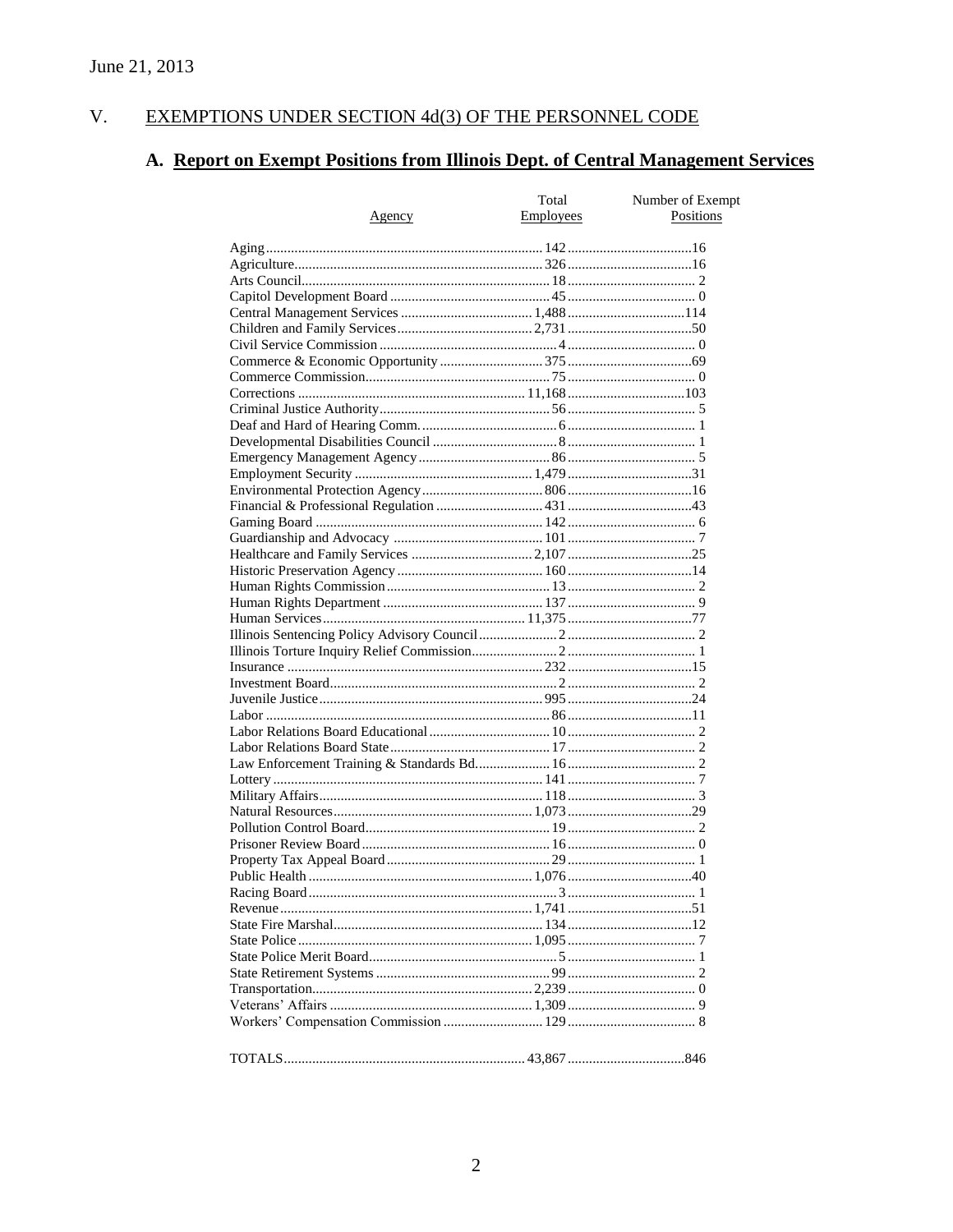#### **B. Governing Rule – Section 1.142 Jurisdiction B Exemptions**

- a) The Civil Service Commission shall exercise its judgment when determining whether a position qualifies for exemption from Jurisdiction B under Section 4d(3) of the Personnel Code. The Commission will consider any or all of the following factors inherent in the position and any other factors deemed relevant to the request for exemption:
	- 1) The amount and scope of principal policy making authority;
	- 2) The amount and scope of principal policy administering authority;
	- 3) The amount of independent authority to represent the agency, board or commission to individuals, legislators, organizations or other agencies relative to programmatic responsibilities;
	- 4) The capability to bind the agency, board or commission to a course of action;
	- 5) The nature of the program for which the position has principal policy responsibility;
	- 6) The placement of the position on the organizational chart of the agency, board or commission;
	- 7) The mission, size and geographical scope of the organizational entity or program within the agency, board or commission to which the position is allocated or detailed.
- b) The Commission may, upon its own action after 30 days notice to the Director of Central Management Services or upon the recommendation of the Director of the Department of Central Management Services, rescind the exemption of any position that no longer meets the requirements for exemption set forth in subsection (a). However, rescission of an exemption shall be approved after the Commission has determined that an adequate level of managerial control exists in exempt status that will insure responsive and accountable administrative control of the programs of the agency, board or commission.
- c) For all positions currently exempt by action of the Commission, the Director of Central Management Services shall inform the Commission promptly in writing of all changes in essential functions, reporting structure, working title, work location, position title, position number or specialized knowledge, skills, abilities, licensure or certification.
- d) Prior to granting an exemption from Jurisdiction B under Section 4d(3) of the Personnel Code, the Commission will notify the incumbent of the position, if any, of its proposed action. The incumbent may appear at the Commission meeting at which action is to be taken and present objections to the exemption request.

(Source: Amended at 34 Ill. Reg. 3485, effective March 3, 2010)

\* \* \*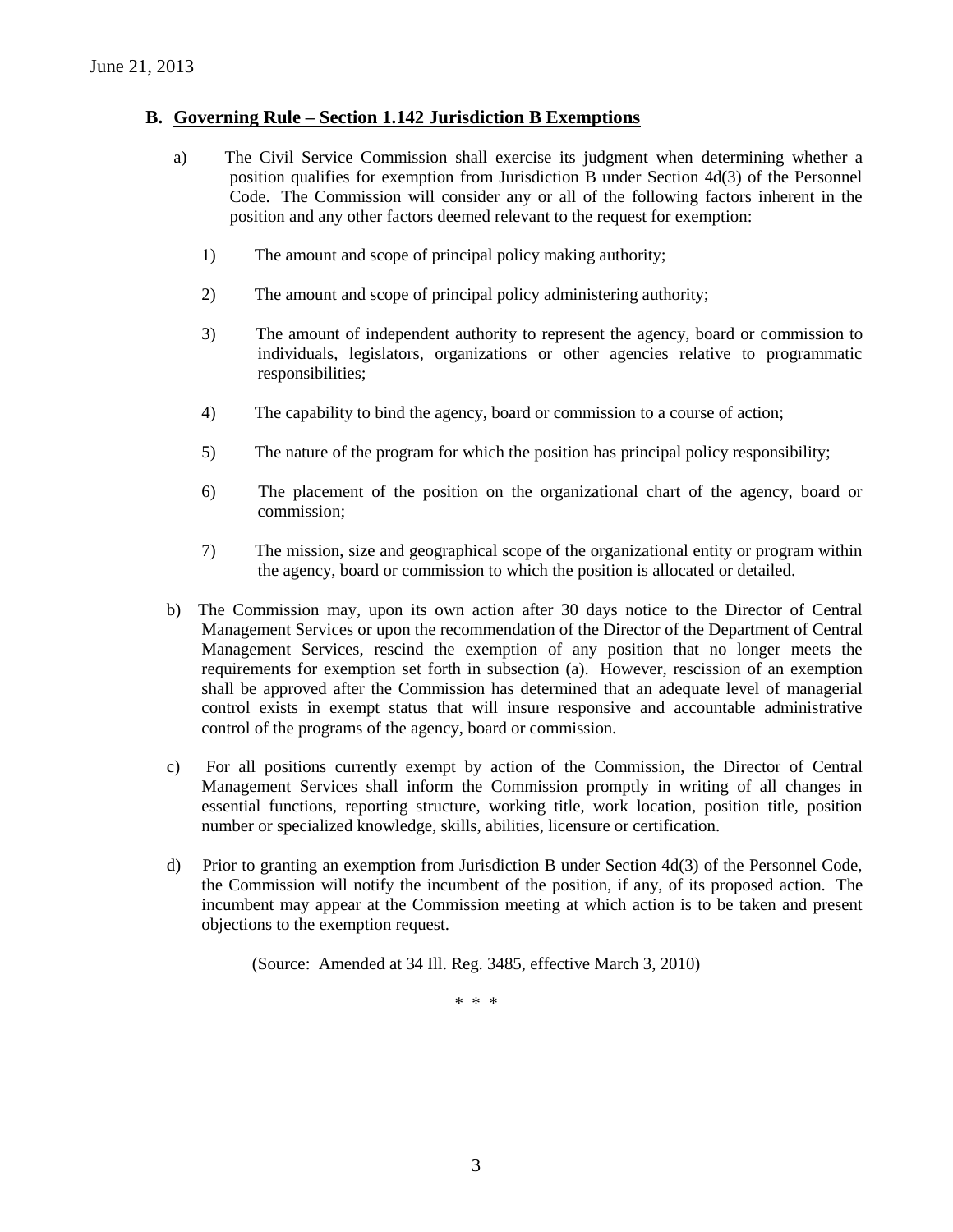### **C. Requests for 4d(3) Exemption**

Executive Director Daniel Stralka reported:

 As to Item C, this request is for the Deputy General Counsel for the Business Enterprise Program (BEP) at the Department of Central Management Services (CMS), a position that reports to the General Counsel who reports to the Director. This position will work closely with the Business Enterprise Council, an entity created by the Business Enterprise for Minorities, Females, and Persons with Disabilities Act back in 1994. The Deputy Director for BEP, already exempt, sits on the Council. The purpose of the Council is to advance economic development opportunities for these disadvantaged groups. This position will serve as a legal advisor for the BEP and the Council, but that standing alone would be insufficient to support exemption as it is covered by a Section 4d(5) partial exemption. There must be some independent basis for a principal policy exemption. The position will also be representing BEP and the Council on all legal issues which may be sufficient, but there already exists an exempt Deputy General Counsel for strategic sourcing and there may be some overlap there. The position will also be conducting outreach to these groups for this purpose and participate in policy level discussions with agency leadership.

The position description refers to veterans outreach for this same purpose, but BEP already has an exempt position for that program. Approval will be recommended only if the Commission believes the BEP is of such a scope to warrant a third exempt position, and the General Counsel's office a ninth exempt position. In any event, the Business Enterprise for Minorities, Females, and Persons with Disabilities Act sunsets on June 30, 2016 so the exemption should be limited to that period of time.

Kevin Connor, General Counsel, Central Management Services, wanted to highlight the importance of the position and its independent decision-making authority. Commissioner Krey commented that the position appeared to be more of an advisor than an exempt position. Kevin Connor replied that it has independent authority to bind the agency in rule making. He noted how it is set forth in ¶4 of the position description. Commissioner Cummings inquired of Commissioner Krey if she thought that a function that made up 15% of the position's responsibilities was sufficient to support a principal policy exemption. Commissioner Krey indicated it would not and Commissioner Cummings agreed. It was the consensus of the Commissioners that this request would not qualify for exemption as presently submitted. Chairman FitzGerald inquired if the agency was willing to review the job description and consider resubmitting it the following month. Kevin Connor indicated he was.

 As to Item D, this request is for a Legislative Liaison at the Environmental Protection Agency, a position that reports to the Chief legislative liaison who reports to the Director. It was previously exempt, but had its exemption rescinded due to extended vacancy. It was continued from last month's meeting to allow the agency to confirm its collective bargaining status. The agency advised that it was excluded as of May 22. For these reasons, Staff recommended approval of this request.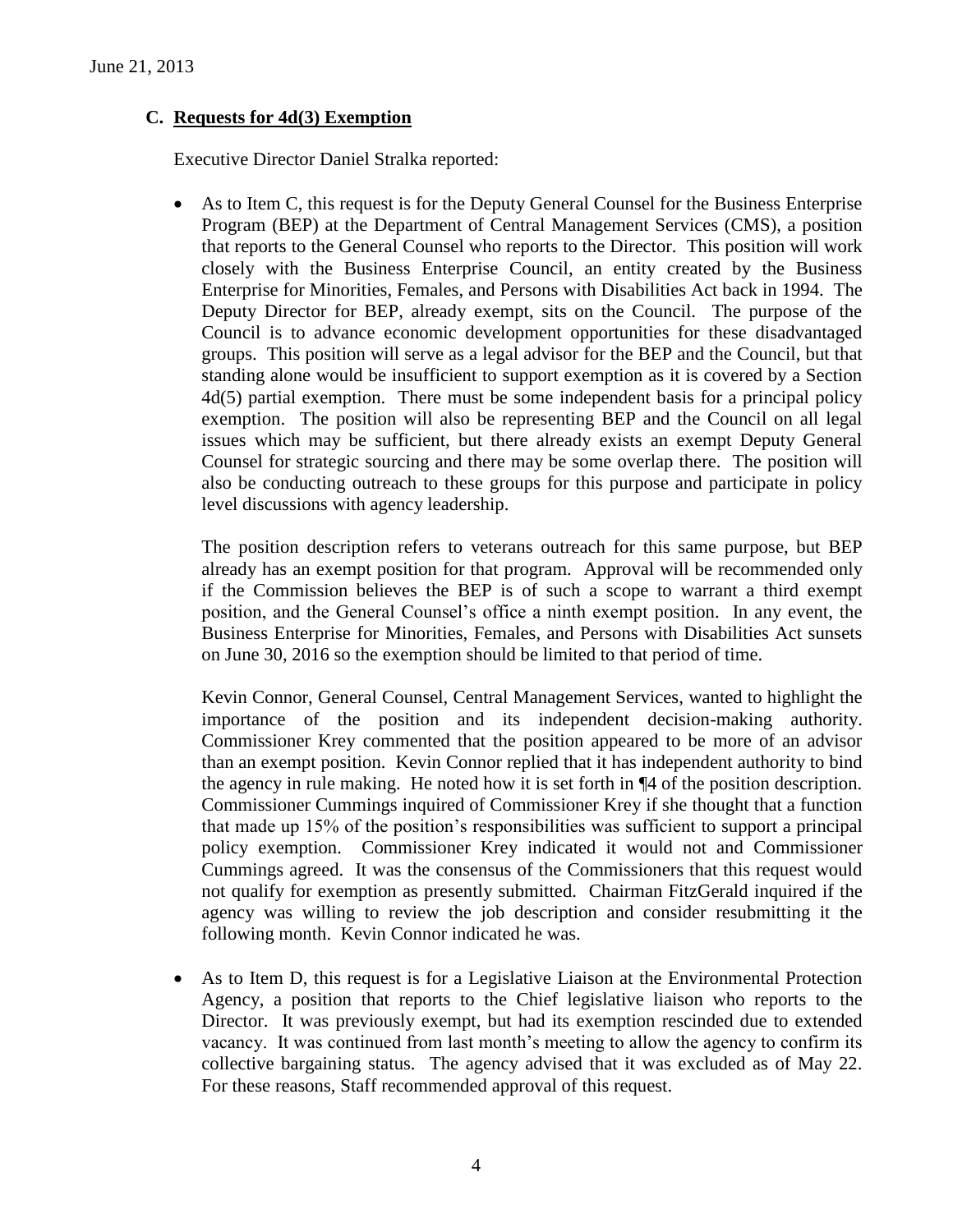- As to Item E, the agency has requested that this request be withdrawn.
- As to Item F, this request is for a Legislative Liaison at the Department of Public Health, a position that reports to the Deputy Director who reports to the Director. This was also continued from last month due to concerns over whether it was simply performing clerical work or true liaison responsibilities. The agency submitted a clarified position description which confirmed the latter so Staff recommended approval of this request since it is presently excluded from a collective bargaining unit and so long as the Commission is comfortable with the agency having six exempt legislative liaisons. Commissioner Krey inquired how many of these were presently filled. Executive Director Stralka responded that his best recall was four of the six were occupied.
- As to Item G, this request is for the Vehicle Ownership Administrator at CMS, a position that reports to the Deputy Director of Agency Services who reports to the Assistant Director who reports to the Director. This position is responsible for administering the vehicle purchase, ownership, use and disposal programs. There already exists an exempt position responsible for administering the State garages and fleet operations, and CMS has an exempt position in Strategic Sourcing devoted to transportation which has principal policy responsibilities in the vehicle purchasing area. There is a State Vehicle Use Act which imposes on all agencies the obligation to appoint a Vehicle Use Officer to monitor vehicle use. CMS is the central repository for these policies, and it appears that this position will have significant principal policy authority to oversee these agency policies – as well as function as the CMS Vehicle Use Officer – and ensure they are in compliance with all laws, rules and related Executive Orders. This Act was also recently amended to impose additional responsibilities in the area of GPS tracking of State vehicles and cost analysis related to the purchase of any new vehicles. It is unclear if responsibility for this latter requirement will be with this position or the Strategic Sourcing position or elsewhere. If with this position, then these additional responsibilities are probably sufficient to warrant a final exempt position in this program area.

Will Walker, Deputy Director, Central Management Services, added that the Strategic Sourcing position has procurement in setting up contracts while this position establishes policies for acquiring cars in a new way, acquiring cars by the hundreds and thousands. An example is acquiring vehicles by auction as opposed to purchasing brand new. Commissioner Krey inquired whether the State schedules its vehicle purchases annually. Will Walker replied that it purchases its vehicles from federal auctions of surplus property. CMS bids on these vehicles and is able to acquire low mileage vehicles for half the price of purchasing new. Commissioner Cummings asked about the size of the State's vehicle fleet. Will Walker replied that there are 9,000 vehicles in agencies under the Governor's Office with a total of 15,000 vehicles statewide. These are not just cars but trucks, busses and other specialty vehicles used by a variety of agencies such as Human Services and the State Police. Chairman FitzGerald inquired whether this position was under consideration for inclusion in a collective bargaining unit. Will Walker indicated it was not.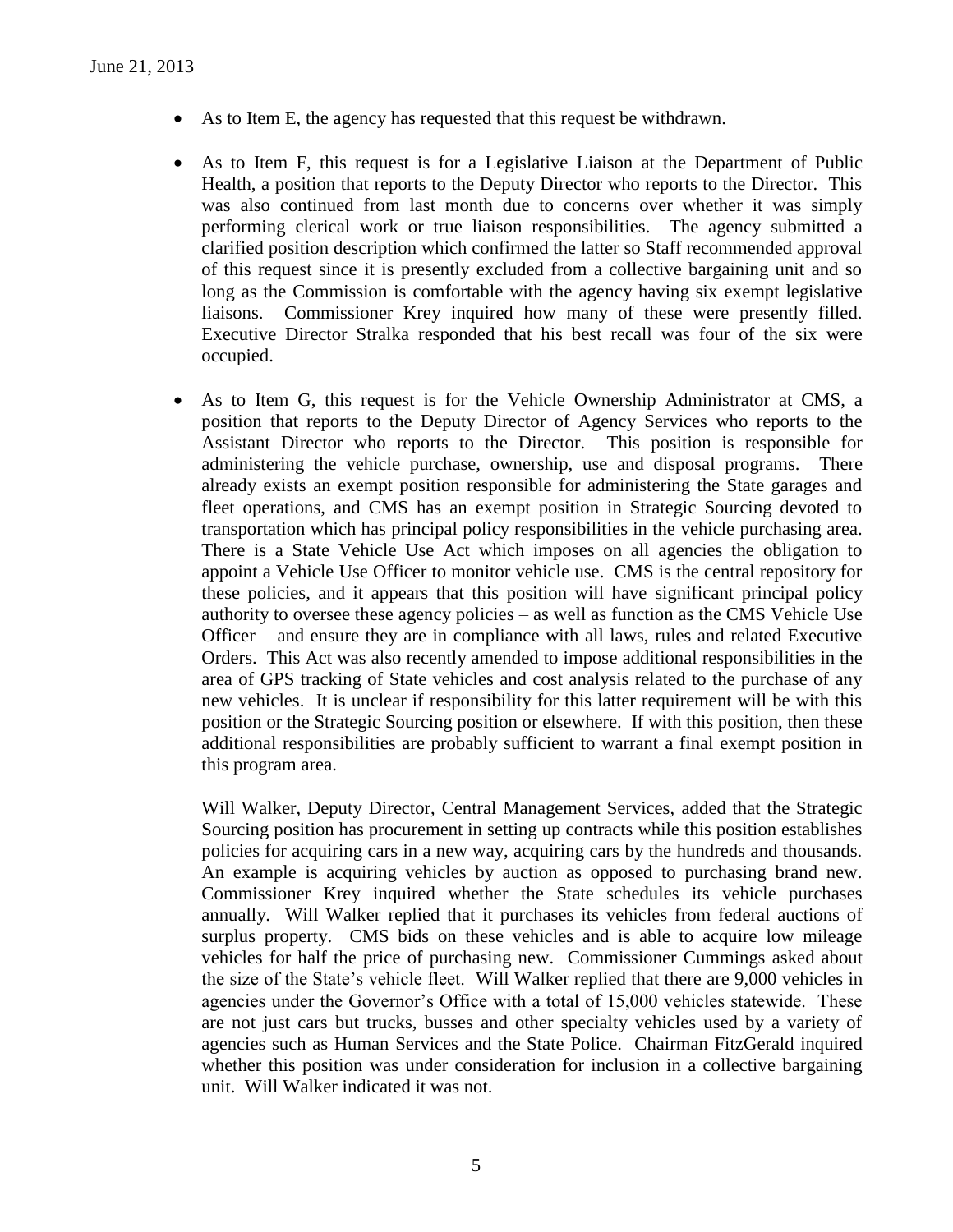- As to Item H, this request is for the Federal and Inter-State Liaison at the Department of Financial and Professional Regulation, a position that reports to the Secretary. This agency regulates a multitude of professions and industries, the most important of which already have exempt program managers. As part of that regulatory administration, the agency interacts with a number of federal and state agencies as well as other quasigovernmental bodies and professional associations. It appears that this position will be primarily responsible for monitoring these relationships and ensuring that the agency complies with mandates imposed upon it by them. The position will have significant independent authority to bind the agency to a course of action based on these relationships. For that reason, Staff recommended approval of this request. Commissioner Cummings inquired whether this position requires a legal background. Matt Glavin, Chief of Staff, Department of Financial and Professional Regulation, indicated it does not.
- As to Item I, the agency has requested that this request be withdrawn.
- As to Items J1 and J2, these requests are for Assistant Superintendent positions at Illinois Youth Centers in Harrisburg and Chicago for the Department of Juvenile Justice, positions that report to the facility Superintendents who report to the Director. These were previously exempt, but had their exemptions rescinded last month due to extended vacancy – both over six years. Staff recommended approval of these requests provided the agency is prepared to fill the positions. Commissioner Cummings inquired why they were vacant so long. Todd Creviston, Labor Relations, Juvenile Justice, replied that they had been filled by temporary appointment. Era Laudermilk, Chief of Staff, added that the agency was precluded by the collective bargaining agreement from continuing the temporary appointment so the positions have been added to its critical fill list and submitted to the Governor's Office for approval to hire. Executive Director Stralka asked if the agency will have these filled by November 2013. Era Laudermilk replied that it hopes to and has secured most required epar approvals.
- As to Items K1 and K2, these requests are for two Collection Programs Directors in the Department of Revenue, positions that report to the Director. They were first granted exemption in July 2011 but were limited to a term of two years due to their uncertain collective bargaining unit status. That uncertainty remains so Staff recommended approval of these requests but for no more than another two year term. Matthew Bilinsky, Labor Relations, Department of Revenue, added that it is anticipated that these will end up being excluded as a result of the "management bill" that recently passed. Executive Director Stralka surmised that resolution should then occur within one year and Matthew Bilinsky agreed with that.
- As to Item L, the agency has requested that this request be withdrawn.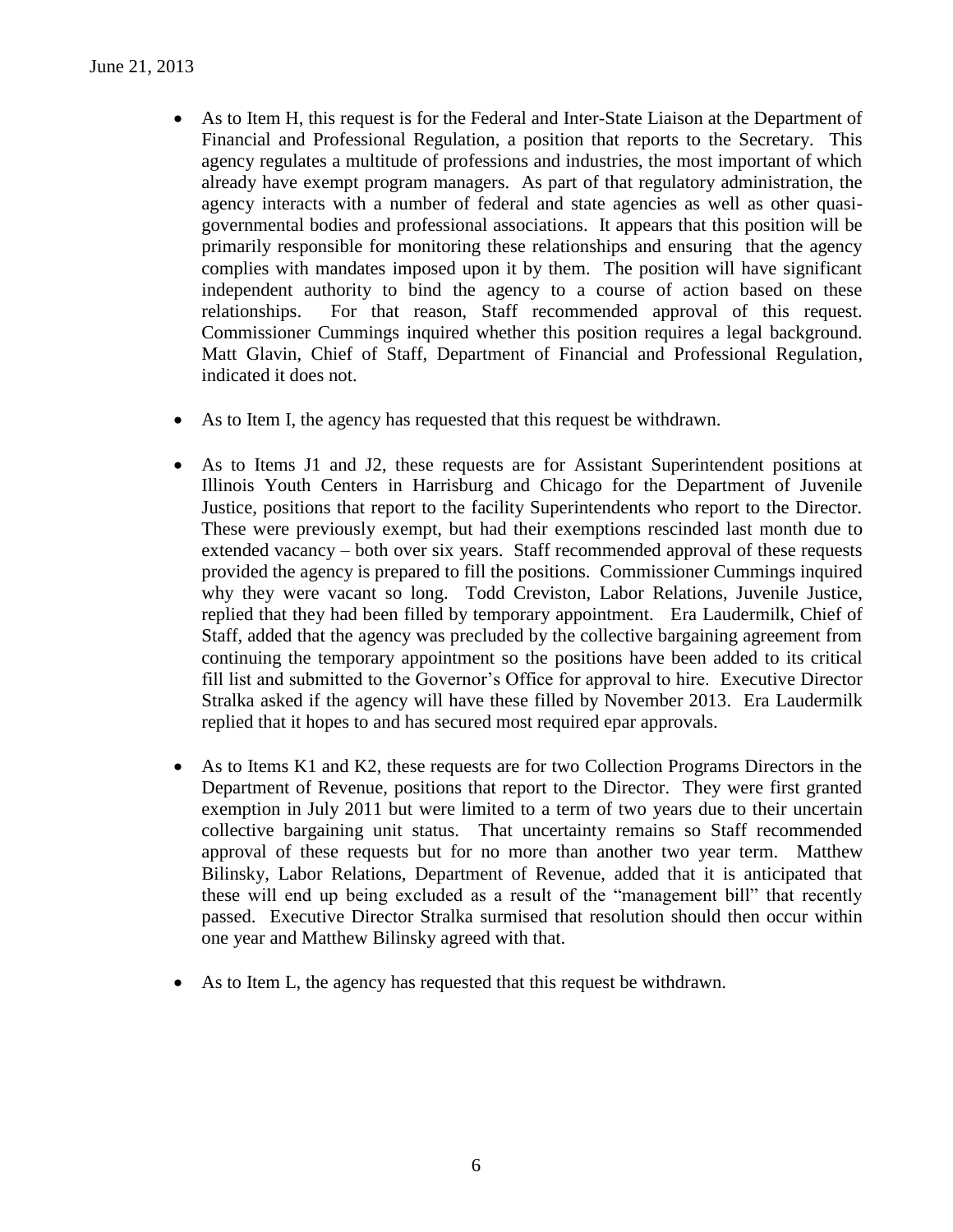**IT WAS MOVED BY COMMISSIONER CUMMINGS, SECONDED BY COMMISSIONER KREY, AND THE MOTION ADOPTED 3-0 TO ACCEPT THE WITHDRAWAL OF THE REQUESTS FOR 4D(3) EXEMPTION FOR THE FOLLOWING POSITIONS:**

- **E: Assistant Director of the Division of Family & Community Services (DHS)**
- **I: Associate Director, Office of Family & Community Resource Centers, Workforce Development and Policy (DHS)**
- **L: Associate Director, Illinois Liquor Control Commission (DOR)**

**IT WAS MOVED BY COMMISSIONER KREY, SECONDED BY COMMISSIONER CUMMINGS, AND THE MOTION ADOPTED 3-0 TO DENY THE REQUEST FOR 4D(3) EXEMPTION FOR THE FOLLOWING POSITION:**

**C: Deputy General Counsel, Business Enterprise Program (CMS)**

**IT WAS MOVED BY COMMISSIONER CUMMINGS, SECONDED BY COMMISSIONER KREY, AND THE MOTION ADOPTED 3-0 TO GRANT THE REQUEST FOR 4D(3) EXEMPTION FOR THE FOLLOWING POSITIONS FOR ONE YEAR:**

- **K1: Springfield Collection Enforcement Division Director (DOR)**
- **K2: Field Compliance Director (DOR)**

**IT WAS MOVED BY COMMISSIONER KREY, SECONDED BY COMMISSIONER CUMMINGS, AND THE MOTION ADOPTED 3-0 TO GRANT THE REQUEST FOR 4D(3) EXEMPTION FOR THE FOLLOWING POSITIONS:** 1

- **D: Assistant Legislative Liaison (EPA)**
- **F: Liaison (DPH)**
- **G: Vehicle Ownership Administrator (CMS)**
- **H: Federal and Inter-State Liaison (FPR)**
- **J1: Assistant Superintendent of Programs, IYC-Harrisburg (DJJ)**
- **J2: Assistant Superintendent of Operations, IYC-Chicago (DJJ)**

 $\overline{a}$ 

<sup>&</sup>lt;sup>1</sup> Wording corrected to reflect approval of motion as set forth below.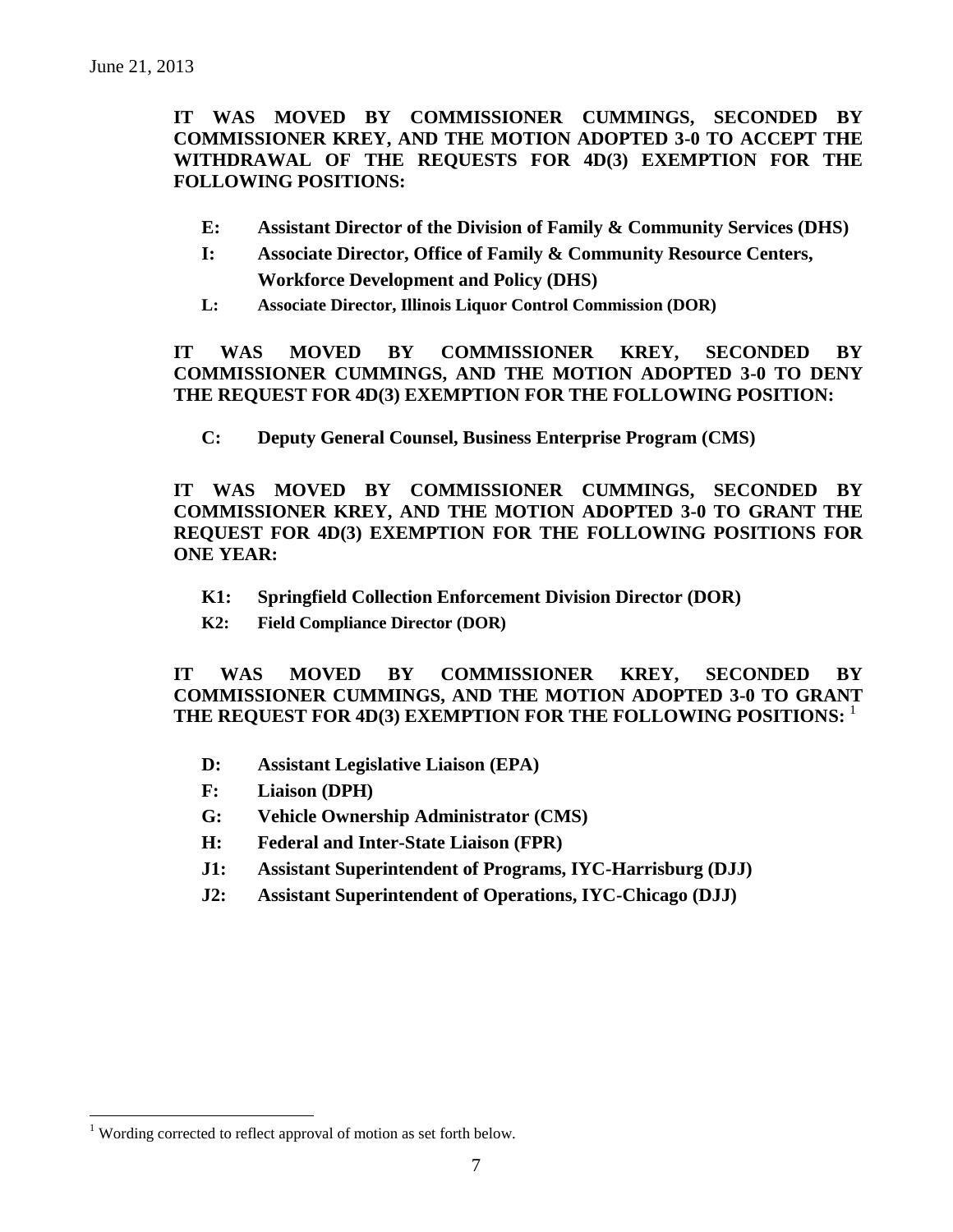# **The following 4d(3) exemption requests were withdrawn on June 21, 2013:**

| <b>Position Number</b>  | 40070-10-90-010-00-01                                      |
|-------------------------|------------------------------------------------------------|
| Position Title          | Senior Public Service Administrator                        |
| Bureau/Division         | Family & Community Services                                |
| <b>Functional Title</b> | Assistant Director of Family & Community Services          |
| Incumbent               | Vacant                                                     |
| Supervisor              | Director of Family & Community Services who reports to the |
|                         | Assistant Secretary who in turn reports to the Secretary   |
| Location                | <b>Cook County</b>                                         |

### **E. Illinois Department of Human Services**

# **I. Illinois Department of Human Services**

| <b>Position Number</b>  | 40070-10-97-555-00-01                                            |
|-------------------------|------------------------------------------------------------------|
| <b>Position Title</b>   | Senior Public Service Administrator                              |
| Bureau/Division         | Family & Community Services                                      |
| <b>Functional Title</b> | Associate Director, Family & Community Resource Centers,         |
|                         | Workforce Development and Policy                                 |
| Incumbent               | Vacant                                                           |
|                         | Assistant Director of Family & Community Services who reports to |
| Supervisor              | the Director of Family & Community Services, who reports to the  |
|                         | Assistant Secretary, who in turn reports to the Secretary        |
| Location                | <b>Cook County</b>                                               |

### **L. Illinois Department of Revenue**

| <b>Position Number</b>  | 40070-25-71-100-00-01                                             |
|-------------------------|-------------------------------------------------------------------|
| <b>Position Title</b>   | Senior Public Service Administrator                               |
| Bureau/Division         | <b>Liquor Control Commission</b>                                  |
| <b>Functional Title</b> | <b>Associate Director</b>                                         |
| Incumbent               | Vacant                                                            |
|                         | Executive Director, Liquor Control Commission, who reports to the |
| Supervisor              | Director of the Department of Revenue                             |
| Location                | <b>Sangamon County</b>                                            |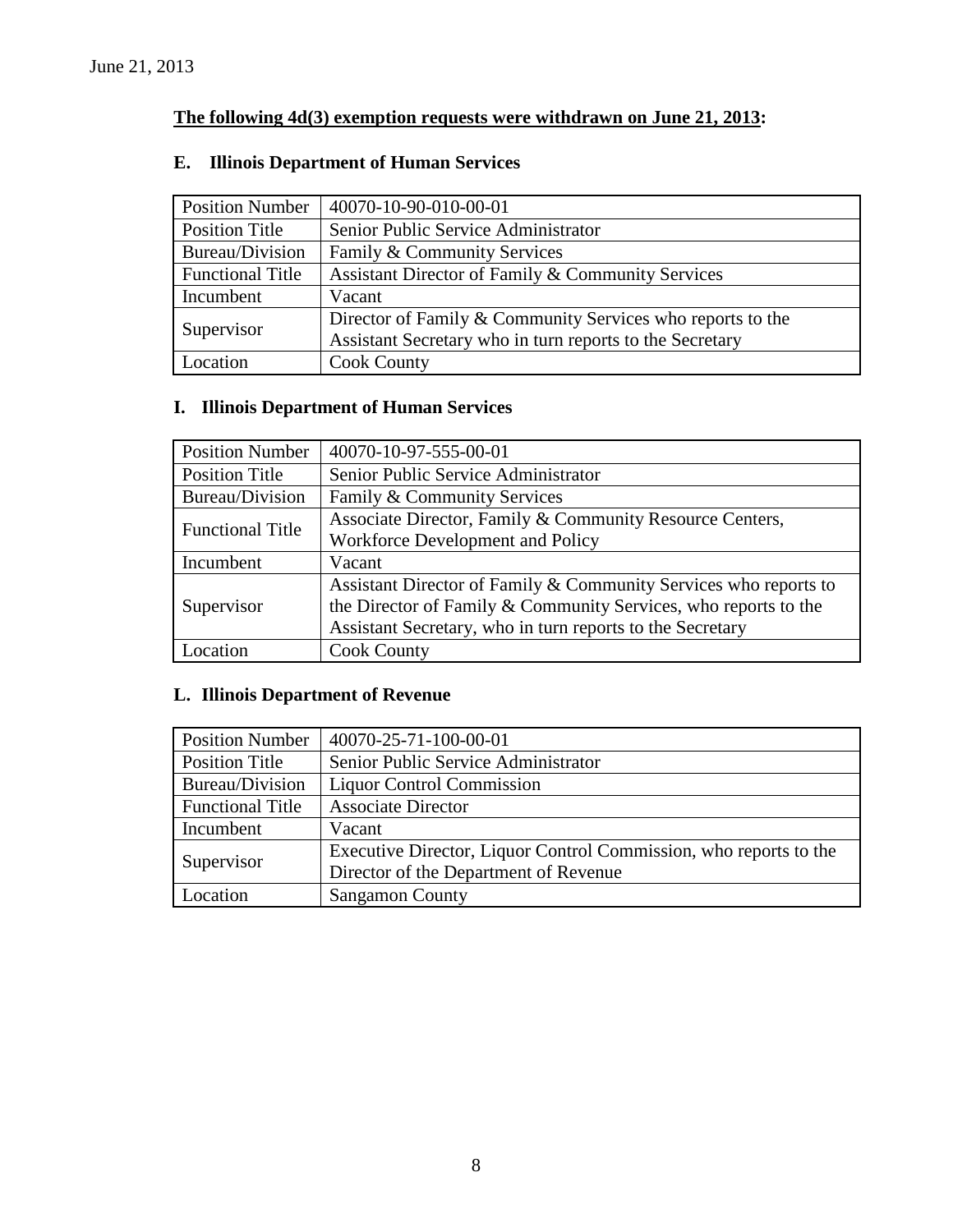$\overline{a}$ 

### **The following 4d(3) exemption request was denied on June 21, 2013:**

### **C. Illinois Department of Central Management Services**

| <b>Position Number</b>  | 40070-37-70-300-00-01                                          |
|-------------------------|----------------------------------------------------------------|
| Position Title          | Senior Public Service Administrator                            |
| Bureau/Division         | Office of Legal Services                                       |
| <b>Functional Title</b> | Deputy General Counsel, Business Enterprise Program            |
| Incumbent               | Vacant                                                         |
| Supervisor              | General Counsel for Legal Services who reports to the Director |
| Location                | <b>Sangamon County</b>                                         |

#### **The following 4d(3) exemption requests were granted on June 21, 2013 for one year:**

### **K1. Illinois Department of Revenue**

| <b>Position Number</b>  | $40070 - 25 - 48 - 200 - 00 - 01^B$                      |
|-------------------------|----------------------------------------------------------|
| <b>Position Title</b>   | Senior Public Service Administrator                      |
| Bureau/Division         | Collections/Springfield Collection Enforcement           |
| <b>Functional Title</b> | Director, Springfield Collection Enforcement Division    |
| Incumbent               | <b>Steven Hayes</b>                                      |
| Supervisor              | Collections Program Director who reports to the Director |
| Location                | <b>Sangamon County</b>                                   |

### **K2. Illinois Department of Revenue**

| <b>Position Number</b>  | $40070 - 25 - 48 - 500 - 00 - 01A$                       |
|-------------------------|----------------------------------------------------------|
| <b>Position Title</b>   | Senior Public Service Administrator                      |
| Bureau/Division         | <b>Collections/Field Compliance Division</b>             |
| <b>Functional Title</b> | <b>Field Compliance Director</b>                         |
| Incumbent               | William Smith                                            |
| Supervisor              | Collections Program Director who reports to the Director |
| Location                | Winnebago County                                         |

<sup>&</sup>lt;sup>A</sup> Exemptions for these positions were granted for a period of two years on July 15, 2011 and granted for a period of one year on June 21, 2013.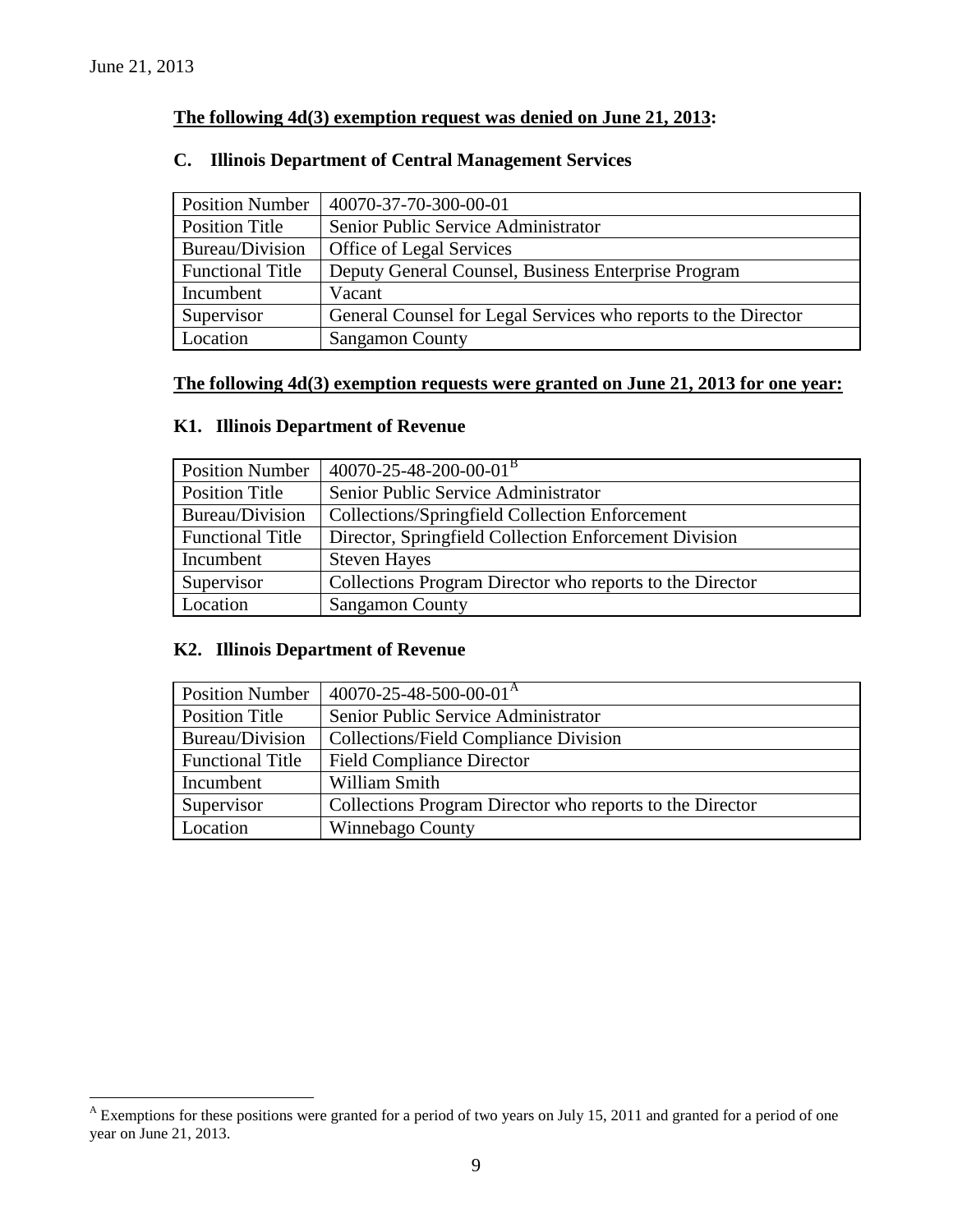### **The following 4d(3) exemption requests were granted on June 21, 2013:**

## Position Number 37015-46-00-000-00-01<sup>C</sup> Position Title Public Service Administrator Bureau/Division Director's Office Functional Title | Assistant Legislative Liaison Incumbent Vacant Supervisor | Chief Legislative Liaison who reports to the Director Location Cook County

### **D. Illinois Environmental Protection Agency**

### **F. Illinois Department of Public Health**

| <b>Position Number</b>  | 13852-20-03-030-20-01                                                                           |
|-------------------------|-------------------------------------------------------------------------------------------------|
| <b>Position Title</b>   | Executive I                                                                                     |
| Bureau/Division         | <b>Government Affairs</b>                                                                       |
| <b>Functional Title</b> | Liaison                                                                                         |
| Incumbent               | Vacant                                                                                          |
| Supervisor              | Assistant Legislative Liaison who reports to the Deputy Director<br>who reports to the Director |
| Location                | <b>Sangamon County</b>                                                                          |

#### **G. Illinois Department of Central Management Services**

| <b>Position Number</b>  | 40070-37-01-010-00-01                                           |
|-------------------------|-----------------------------------------------------------------|
| <b>Position Title</b>   | Senior Public Service Administrator                             |
| Bureau/Division         | <b>Bureau of Agency Services</b>                                |
| <b>Functional Title</b> | Vehicle Ownership Administrator                                 |
| Incumbent               | Vacant                                                          |
| Supervisor              | Deputy Director of Agency Services who reports to the Assistant |
|                         | Director, who in turn reports to the Director                   |
| Location                | <b>Cook County</b>                                              |

## **H. Illinois Dept. of Financial & Professional Regulation**

| <b>Position Number</b>  | 40070-13-00-400-00-01               |
|-------------------------|-------------------------------------|
| Position Title          | Senior Public Service Administrator |
| Bureau/Division         | Secretary's Office                  |
| <b>Functional Title</b> | Federal and Inter-State Liaison     |
| Incumbent               | Vacant                              |
| Supervisor              | Secretary                           |
| Location                | <b>Cook County</b>                  |

 $\rm{c}$  Exemption was rescinded on November 16, 2012.

 $\overline{a}$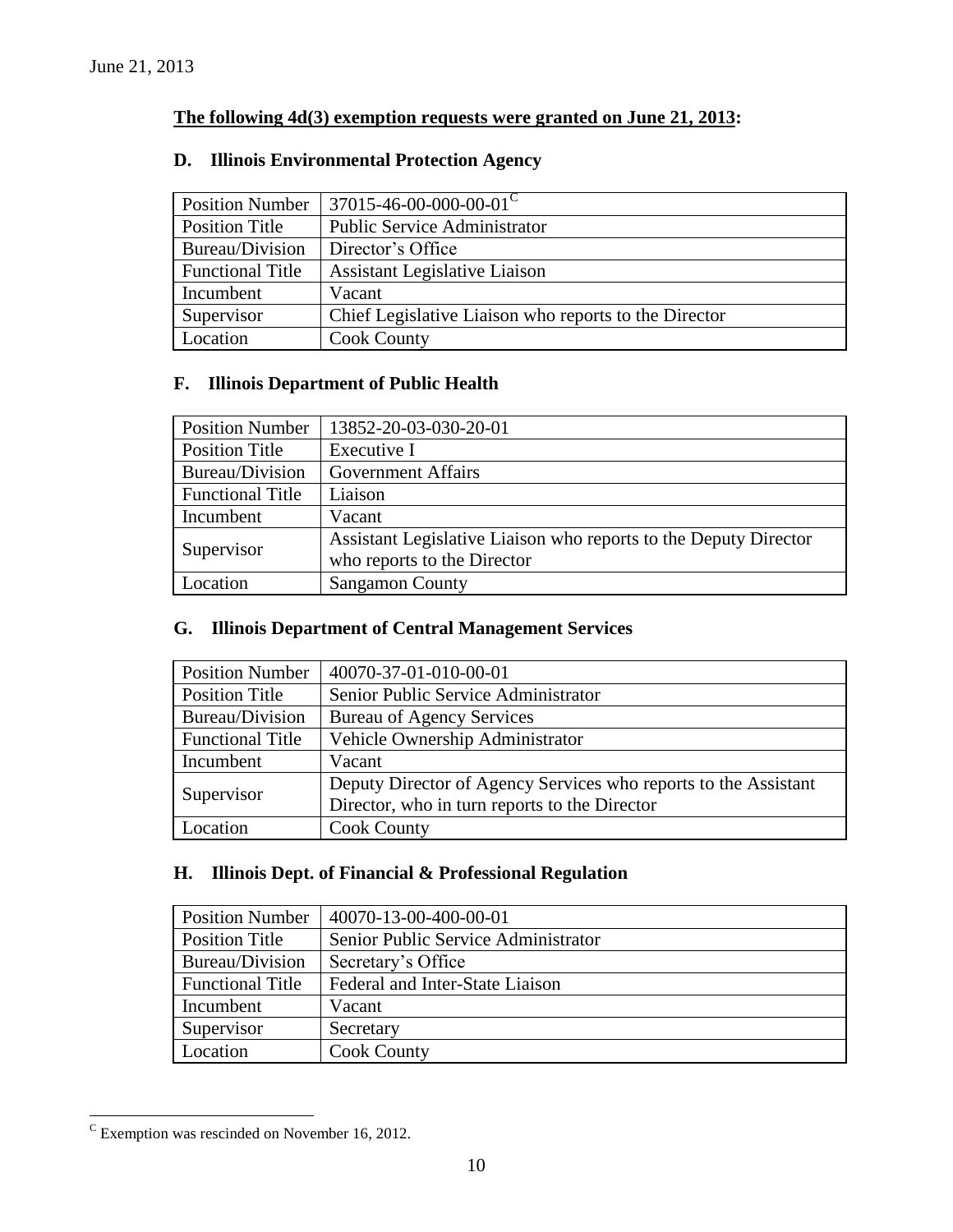| <b>Position Number</b>  | 40070-27-20-200-00-01 <sup>D</sup>                               |
|-------------------------|------------------------------------------------------------------|
| Position Title          | Senior Public Service Administrator                              |
| Bureau/Division         | Illinois Youth Center-Harrisburg                                 |
| <b>Functional Title</b> | <b>Assistant Superintendent of Programs</b>                      |
| Incumbent               | Vacant                                                           |
| Supervisor              | Superintendent who reports to the Deputy Director of Operations, |
|                         | who reports to the Director                                      |
| Location                | <b>Saline County</b>                                             |

### **J1. Illinois Department of Juvenile Justice**

### **J2. Illinois Department of Juvenile Justice**

| <b>Position Number</b>  | $40070 - 27 - 17 - 300 - 00 - 01$ <sup>C</sup>                                                  |
|-------------------------|-------------------------------------------------------------------------------------------------|
| Position Title          | Senior Public Service Administrator                                                             |
| Bureau/Division         | Illinois Youth Center-Chicago                                                                   |
| <b>Functional Title</b> | <b>Assistant Superintendent of Operations</b>                                                   |
| Incumbent               | Vacant                                                                                          |
| Supervisor              | Superintendent who reports to the Deputy Director of Operations,<br>who reports to the Director |
| Location                | <b>Cook County</b>                                                                              |

### VI. CLASS SPECIFICATIONS

The following class titles were submitted for abolishment, creation, and revision by the Director of the Illinois Department of Central Management Services (CMS):

- A. Fire Certification Specialist (abolish) Fire Certification Specialist I (create) Fire Certification Specialist II (create) Fire Certification Specialist Supervisor (create)
- B. Fire Protection Engineer (create)
- C. Laboratory Research Scientist (revise)
- D. Rehabilitation Counselor Trainee (revise) Rehabilitation Counselor (revise) Rehabilitation Counselor Senior (revise)

 $\overline{a}$ 

 $D<sup>D</sup>$  Both exemptions were rescinded on May 17, 2013.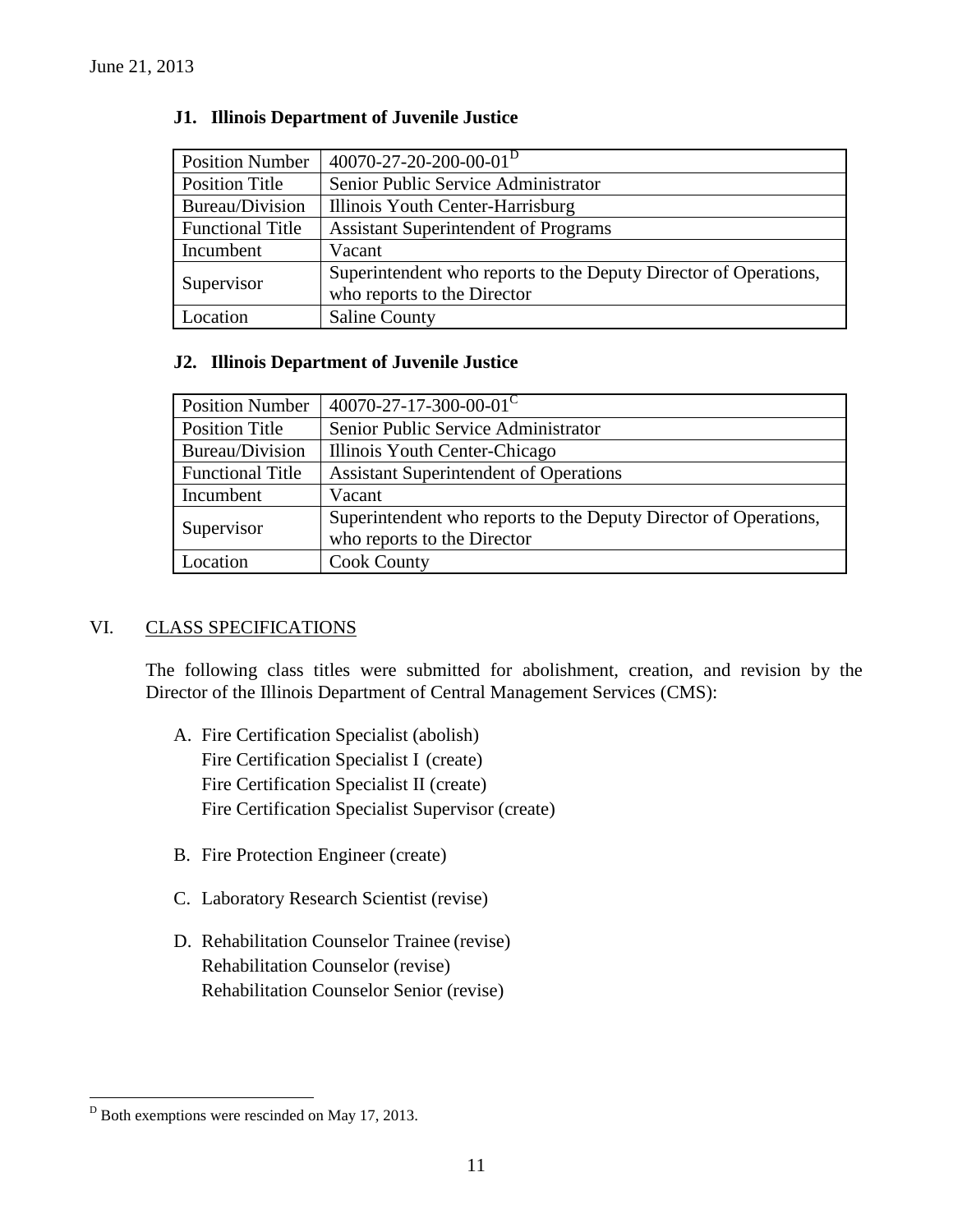Staff Analysis: Based upon Central Management Services' approval of the class specifications, agreements through the collective bargaining process, and the submission of subsequent documentation regarding the class specifications by CMS to the Commission, Staff does not disapprove of the abolishment, revision, and/or creation of the Class Specifications designated as Items A-D on the Agenda.

**IT WAS MOVED BY COMMISSIONER KREY, SECONDED BY COMMISSIONER CUMMINGS, AND THE MOTION ADOPTED 3-0 TO APPROVE THE ABOLISHMENT, CREATION, AND REVISION OF THE FOLLOWING CLASS TITLES TO BE EFFECTIVE JULY 1, 2013:**

- **A. Fire Certification Specialist (abolish) Fire Certification Specialist I (create) Fire Certification Specialist II (create) Fire Certification Specialist Supervisor (create)**
- **B. Fire Protection Engineer (create)**
- **C. Laboratory Research Scientist (revise)**
- **D. Rehabilitation Counselor Trainee (revise) Rehabilitation Counselor (revise) Rehabilitation Counselor Senior (revise)**

**IT WAS MOVED BY COMMISSIONER KREY, SECONDED BY COMMISSIONER CUMMINGS, AND THE MOTION ADOPTED 3-0 TO DISAPPROVE ANY CLASS SPECIFICATIONS RECEIVED BY THE COMMISSION NOT CONTAINED IN THIS REPORT TO ALLOW ADEQUATE STUDY.** 

#### VII. MOTION TO CLOSE A PORTION OF THE MEETING

**IT WAS MOVED BY COMMISSIONER CUMMINGS, SECONDED BY COMMISSIONER KREY, AND BY ROLL CALL VOTE THE MOTION ADOPTED 3- 0 TO CLOSE A PORTION OF THE MEETING PURSUANT TO SUBSECTIONS 2(c)(1), 2(c)(4), 2(c)(5), AND 2(c)(11) OF THE OPEN MEETINGS ACT.**

| <b>FITZGERALD</b> | <b>YES</b> | <b>CUMMINGS</b> | YES |
|-------------------|------------|-----------------|-----|
| <b>KREY</b>       | YES        |                 |     |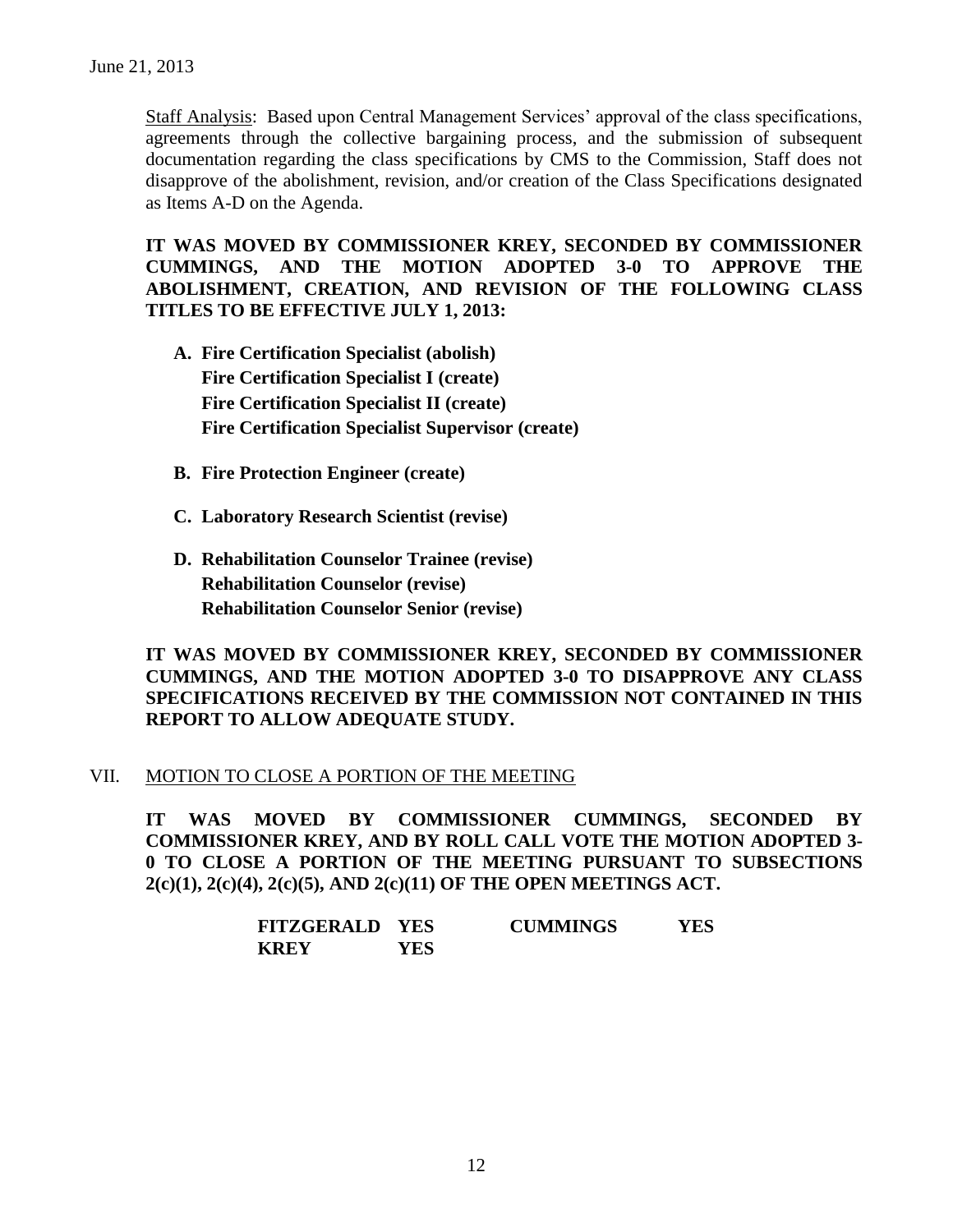#### VIII. RECONVENE THE OPEN MEETING

Upon due and proper notice the regular open meeting of the Illinois Civil Service Commission was reconvened at 160 North LaSalle Street, Suite S-901, Chicago, Illinois at 11:05 a.m.

#### PRESENT

Chairman Garrett P. FitzGerald; Anita M. Cummings and Susan Moylan Krey, Commissioners; Daniel Stralka, Executive Director; and Andrew Barris, Assistant Executive Director.

### IX. NON-MERIT APPOINTMENT REPORT

The Personnel Code permits non-merit appointments for a limited period of time, i.e., emergency appointments shall not exceed 60 days and shall not be renewed, and positions shall not be filled on a temporary or provisional basis for more than six months out of any twelve-month period. Consecutive non-merit appointments are not violative of the Code; however, they do present a possible evasion of merit principles and should be monitored. Executive Director Dan Stralka advised the Commissioners that he contacted the Department of Healthcare and Family Services about their increase and was advised that it was due to the need to extend some 75-day contracts. The number should be down next month.

| Agency                                | 4/30/13        | 5/31/13               | 5/31/12           |
|---------------------------------------|----------------|-----------------------|-------------------|
| Aging                                 | 0              |                       |                   |
| Agriculture                           | 0              | 1                     | 0                 |
| <b>Arts Council</b>                   |                |                       |                   |
| <b>Central Management Services</b>    |                | $\overline{2}$        | 0                 |
| <b>Children and Family Services</b>   | 4              | 11                    | 4                 |
| Corrections                           | 0              | 0                     | 0                 |
| <b>Healthcare and Family Services</b> |                | 22                    | 3                 |
| <b>Human Rights</b>                   |                | 0                     |                   |
| <b>Human Services</b>                 | 0              |                       |                   |
| Insurance                             | 0              |                       | 0                 |
| <b>Natural Resources</b>              |                | 0                     | 3                 |
| Property Tax Appeal Board             | $\mathfrak{D}$ | 3                     | 0                 |
| <b>Public Health</b>                  |                |                       | 0                 |
| Revenue                               |                | 5                     | 0                 |
| <b>State Fire Marshal</b>             | 0              | 0                     | $\mathbf{\Omega}$ |
| <b>State Police Merit Board</b>       |                |                       | 0                 |
| <b>State Retirement Systems</b>       | 0              | 0                     | 0                 |
| Transportation                        | $\overline{2}$ | 0                     | 0                 |
| Veterans' Affairs                     | $\overline{2}$ | $\boldsymbol{\Delta}$ | 0                 |
| Totals                                | 22             | 54                    | 14                |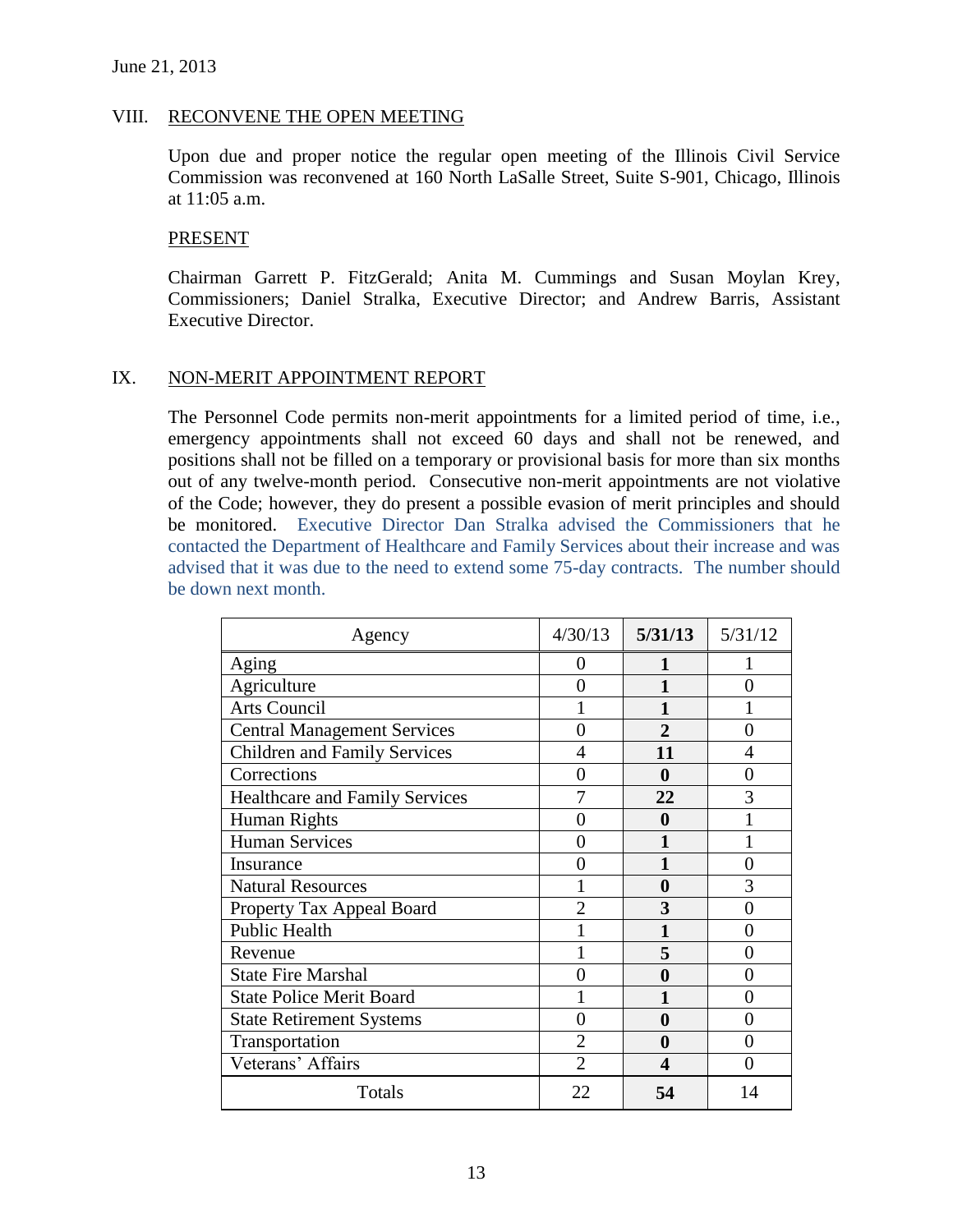### X. INTERLOCUTORY APPEALS

#### **DA-28-13**

| Employee | Lawrence Beckom       | <b>Appeal Date</b>   | 02/04/13                           |
|----------|-----------------------|----------------------|------------------------------------|
| Agency   | Transportation        | <b>Decision Date</b> | 06/06/13                           |
| Type     | Discharge             | ALJ                  | <b>Andrew Barris</b>               |
| Issue(s) | Motion to Dismiss for | Proposal for         | <b>Grant the Motion to Dismiss</b> |
|          | no jurisdiction (not  | Decision             | subject to the approval of the     |
|          | certified employee)   |                      | Commission.                        |

**IT WAS MOVED BY COMMISSIONER KREY, SECONDED BY COMMISSIONER CUMMINGS, AND BY ROLL CALL VOTE OF 3-0 THE MOTION ADOPTED TO AFFIRM AND ADOPT THE ADMINISTRATIVE LAW JUDGE'S PROPOSAL FOR DECISION TO DISMISS THE APPEAL FOR NO JURISDICTION. THE COMMISSION FINDS THAT RESPONDENT WAS NOT A CERTIFIED EMPLOYEE UNDER JURISDICTION B AT THE TIME OF HIS DISCHARGE AND THEREFORE, THE COMMISSION HAS NO JURISDICTION TO HEAR HIS DISCHARGE APPEAL.** 

| <b>FITZGERALD</b> | YES | <b>CUMMINGS</b> | YES |
|-------------------|-----|-----------------|-----|
| <b>KREY</b>       | YES |                 |     |

#### **DA-34-13**

| Employee | Marshall Chandler                | <b>Appeal Date</b>   | 3/05/13             |
|----------|----------------------------------|----------------------|---------------------|
| Agency   | <b>Human Services</b>            | <b>Decision Date</b> | 5/31/13             |
| Type     | Discharge                        | ALJ                  | Daniel Stralka      |
| Issue(s) | Motion to Dismiss for            | Proposal for         | Grant the Motion to |
|          | simultaneously appealing the     | Decision             | Dismiss subject to  |
|          | discharge by grievance and Civil |                      | approval of the     |
|          | Service Commission appeal        |                      | Commission.         |

**IT WAS MOVED BY COMMISSIONER CUMMINGS, SECONDED BY COMMISSIONER KREY, AND BY ROLL CALL VOTE OF 3-0 THE MOTION ADOPTED TO AFFIRM AND ADOPT THE ADMINISTRATIVE LAW JUDGE'S PROPOSAL FOR DECISION TO DISMISS THE APPEAL. THE COMMISSION FINDS THAT RESPONDENT WAS SIMULTANEOUSLY APPEALING HIS DISCHARGE BY GRIEVANCE AND CIVIL SERVICE COMMISSION APPEAL. THE COMMISSION FURTHER FINDS THAT AT A MAY 29, 2013 TELEPHONE STATUS CONFERENCE THE RESPONDENT INDICATED HE WAS ELECTING TO PROCEED BY UNION GRIEVANCE AND THAT HE WOULD FILE A WITHDRAWAL OF HIS CIVIL SERVICE COMMISSION APPEAL THE FOLLOWING DAY. NO FURTHER COMMUNICATION HAS BEEN RECEIVED FROM THE RESPONDENT.**

| <b>FITZGERALD</b> | YES        | <b>CUMMINGS</b> | YES |
|-------------------|------------|-----------------|-----|
| <b>KREY</b>       | <b>YES</b> |                 |     |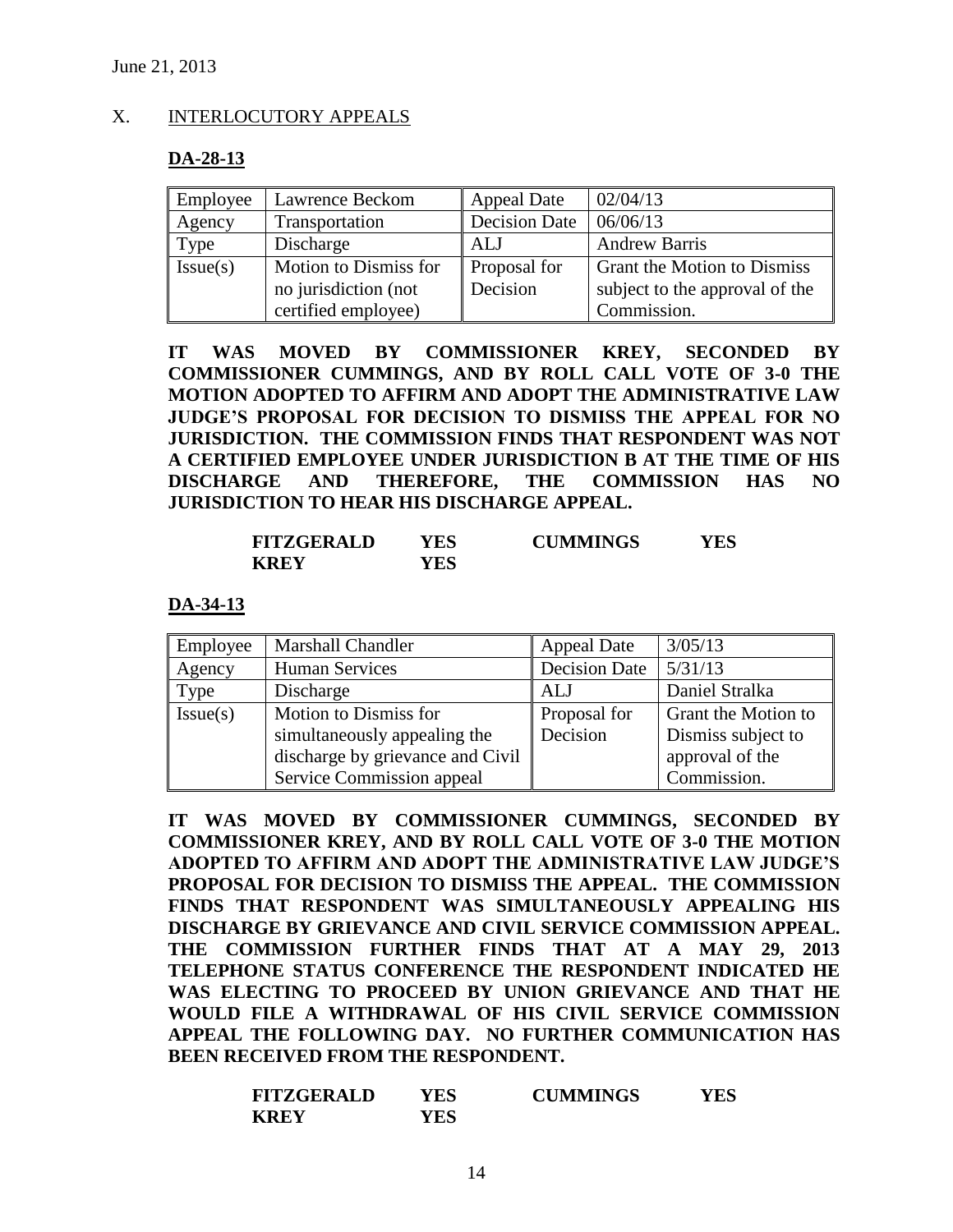### XI. APPEAL TERMINATED WITHOUT DECISION ON THE MERITS

#### **DA-42-13**

| Employee    | Venus Covington       | <b>Appeal Date</b> | 5/15/13                       |
|-------------|-----------------------|--------------------|-------------------------------|
| Agency      | <b>Human Services</b> | Decision Date      | 5/29/13                       |
| Appeal Type | Discharge             | Proposal for       | Dismissed subject to approval |
| <b>ALJ</b>  | <b>Andrew Barris</b>  | Decision           | of the Commission; withdrawn  |
|             |                       |                    | to pursue grievance.          |

### **IT WAS MOVED BY COMMISSIONER CUMMINGS, SECONDED BY COMMISSIONER KREY, AND BY ROLL CALL VOTE OF 3-0 THE MOTION ADOPTED TO AFFIRM AND ADOPT THE DISMISSAL OF THE APPEAL FOR THE REASONS SET FORTH IN THE PROPOSAL FOR DECISION.**

| <b>FITZGERALD</b> | YES | <b>CUMMINGS</b> | YES |
|-------------------|-----|-----------------|-----|
| <b>KREY</b>       | YES |                 |     |

#### XII. STAFF REPORT

Executive Director Daniel Stralka reported on the status of the relocation of the Commission's Springfield office. The move is scheduled to take place on Wednesday, June 26. In conjunction with the move, steps are being taken to archive or destroy several boxes of older records maintained in the Commission's storage room since the new space will be 500-600 square feet smaller. Simultaneously, Staff is taking this opportunity to replace its older computers and some printers which are over 18 years old and are incompatible with the new computers. A general discussion followed on the upcoming relocation in which all Commissioners participated.

### XIII. REVIEW OF CLOSED MEETING MINUTES PURSUANT TO OPEN MEETINGS ACT

Assistant Executive Director Barris reported that after review of the Closed Meeting Minutes, the need for confidentiality still exists as to all those Minutes.

I**T WAS MOVED BY COMMISSIONER CUMMINGS, SECONDED BY COMMISSIONER KREY, AND THE MOTION ADOPTED 3-0 THAT AFTER REVIEW OF CLOSED MEETING MINUTES PURSUANT TO THE OPEN MEETINGS ACT, THE NEED FOR CONFIDENTIALITY STILL EXISTS AS TO ALL THOSE MINUTES.**